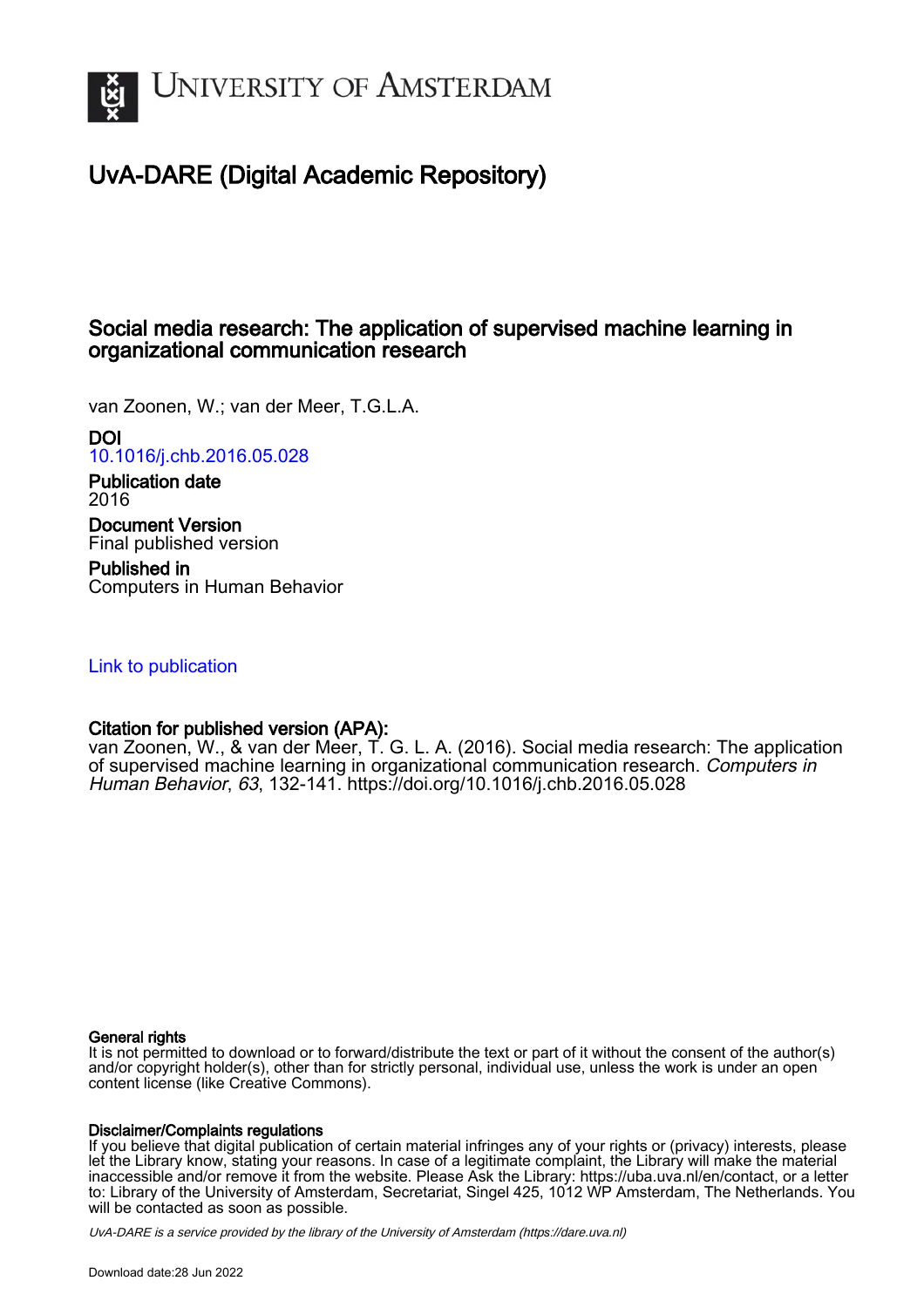Computers in Human Behavior  $63$  (2016) 132-[141](http://dx.doi.org/10.1016/j.chb.2016.05.028)

Contents lists available at ScienceDirect

# Computers in Human Behavior

journal homepage: <www.elsevier.com/locate/comphumbeh>



# Social media research: The application of supervised machine learning in organizational communication research.



# Ward van Zoonen\* , Toni, G.L.A. van der Meer

The Amsterdam School of Communication Research ASCoR, University of Amsterdam, The Netherlands

### article info

Article history: Received 25 November 2015 Received in revised form 10 May 2016 Accepted 12 May 2016 Available online 20 May 2016

Keywords: Twitter Supervised machine learning Communication research Content analysis

### **ABSTRACT**

Despite the online availability of data, analysis of this information in academic research is arduous. This article explores the application of supervised machine learning (SML) to overcome challenges associated with online data analysis. In SML classifiers are used to categorize and code binary data. Based on a case study of Dutch employees' work-related tweets, this paper compares the coding performance of three classifiers, Linear Support Vector Machine, Naïve Bayes, and logistic regression. The performance of these classifiers is assessed by examining accuracy, precision, recall, the area under the precision-recall curve, and Krippendorf's Alpha. These indices are obtained by comparing the coding decisions of the classifier to manual coding decisions. The findings indicate that the Linear Support Vector Machine and Naïve Bayes classifiers outperform the logistic regression classifier. This study also compared the performance of these classifiers based on stratified random samples and random samples of training data. The findings indicate that in smaller training sets stratified random training samples perform better than random training samples, in large training sets ( $n = 4000$ ) random samples yield better results. Finally, the Linear Support Vector Machine classifier was trained with 4000 tweets and subsequently used to categorize 578,581 tweets obtained from 430 employees.

© 2016 Elsevier Ltd. All rights reserved.

# 1. Introduction

Social media use in organizations is evolving at an unprecedented rate [\(Treem](#page-10-0) & [Leonardi, 2012\)](#page-10-0). Social technologies may enable employees to communicate more effectively, widen the scope of their work and boost their performance (e.g., [Ollier-](#page-10-0)[Malaterre, Rothbard,](#page-10-0) & [Berg, 2013](#page-10-0)). Likewise, social media can play a crucial role in organizations' post-crises communication ([Schultz, Utz,](#page-10-0) & [Goritz, 2011;](#page-10-0) [van Zoonen](#page-10-0) & [van der Meer, 2015](#page-10-0)), as well as in their efforts to influence evaluations of corporate reputation ([Helm, 2011\)](#page-9-0) and to engage in stakeholder dialogues ([Lovejoy, Waters,](#page-10-0) & [Saxton, 2012](#page-10-0)). Some scholars argue that social media are reshaping the nature of the workplace and of work itself ([Bucher, Fieseler,](#page-9-0) & [Suphan, 2013](#page-9-0)), whereas others suggest social media are the new hybrid element in the promotion mix ([Mangold](#page-10-0) & [Faulds, 2009\)](#page-10-0). Hence, it is of no surprise that social media is top of

\* Corresponding author. University of Amsterdam, The Amsterdam School of Communication Research ASCoR, Nieuwe achtergracht 166, 1018 VW Amsterdam, The Netherlands.

E-mail address: [w.vanzoonen@uva.nl](mailto:w.vanzoonen@uva.nl) (W. van Zoonen).

the agenda for many practitioners and scholars [\(Kaplan](#page-9-0) & [Haenlein,](#page-9-0) [2010\)](#page-9-0).

Organizational communication scholars frequently rely on content analysis research for a wide range of empirical questions. Specifically so, the advent of social media propelled the use of content analysis in organizational communication research as it provides a wealth of well-documented information (e.g., [Gallaugher](#page-9-0) & [Ransbotham, 2010; Ki](#page-9-0) & [Nekmat, 2014;](#page-9-0) [McCorkindale, 2010; Rybalko](#page-9-0) & [Seltzer, 2010;](#page-9-0) [van Zoonen,](#page-10-0) [Verhoeven,](#page-10-0) & [Vliegenthart, 2016](#page-10-0)). The use of content analysis is particularly appealing to researchers because examination of narrative texts - such as social media interactions and blogs - allow the unobtrusive study of organization-public interactions that are otherwise difficult to obtain [\(Duriau, Reger,](#page-9-0) & [Pfarrer, 2007\)](#page-9-0).

The growth of social media use in the workplace has provided an abundance of data that reflects new media activities and artifacts relevant to organizational communication research ([Lewis,](#page-10-0) [Zamith,](#page-10-0) & [Hermida, 2013\)](#page-10-0). In spite of the alluring promise of online data availability, analysis of this information remains arduous. Online data abundance often proves to be 'fool's gold' as: a) researchers often struggle to 'trap' these large data streams, b) largescale content analyses tend to be unfeasible due to the time-

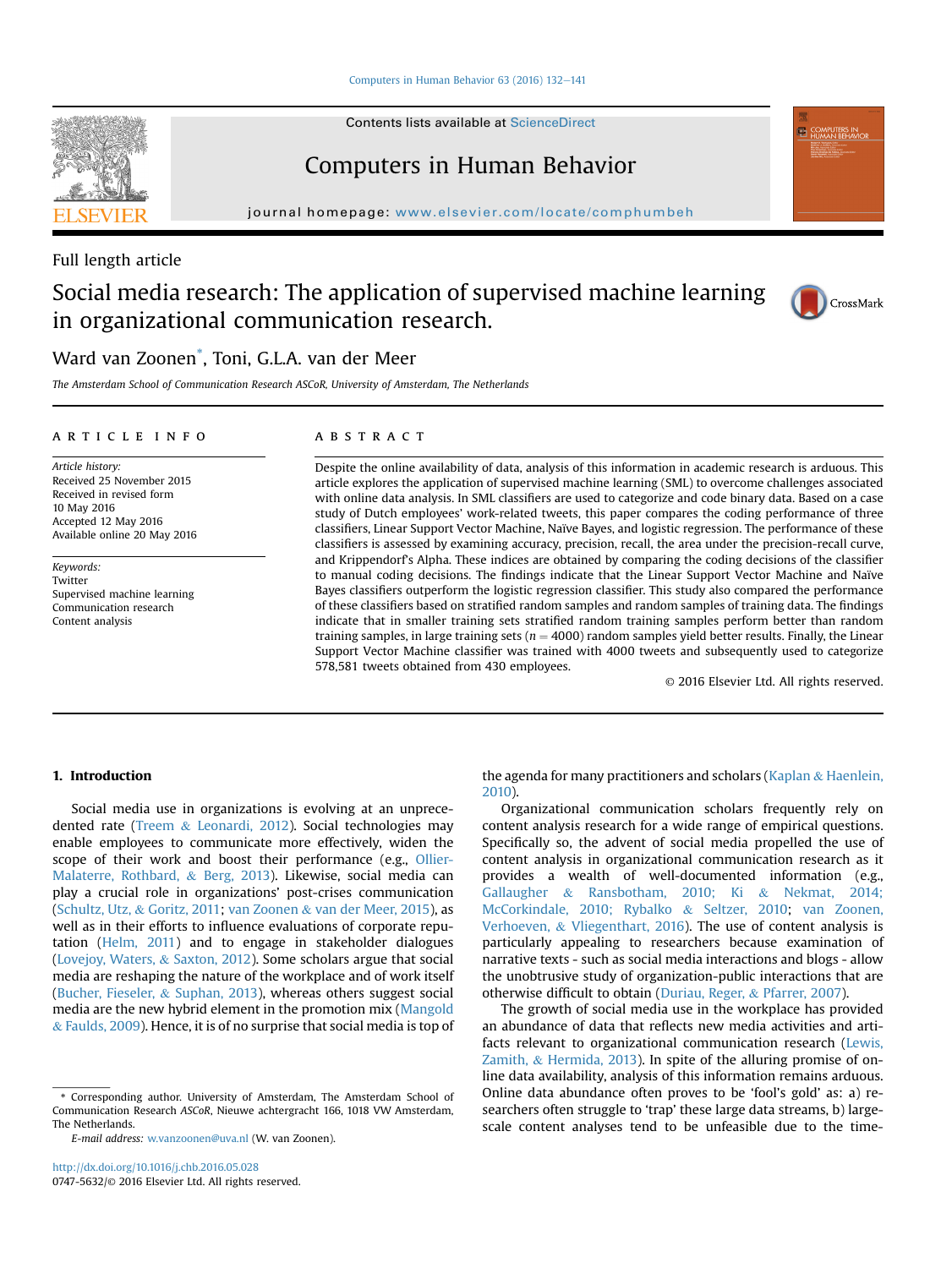consuming and costly realities of human coding methods, and c) computer-assisted content analysis methods are insufficiently institutionalized in organizational communication research [\(Lewis](#page-10-0) [et al., 2013](#page-10-0)). In order to alleviate these concerns this study aims to explore the application of an advanced computer-assisted content analysis approach  $-$  i.e., supervised machine learning (SML: [Grimmer](#page-9-0) & [Stewart, 2013 Hillard, Purpura,](#page-9-0) & [Wilkerson, 2008;](#page-9-0) [Rusell](#page-9-0) & Norvig,  $2002$ ) – that could benefit a variety of research streams in organizational communication.

This study applies a method that is based on SML requiring that a computer learns how to automatically predict content-analytical variables in the corpus of data from a set of human-coded training documents. Notably, in the past SML procedures have predominantly been applied to larger texts such as newspaper articles or speech transcripts ([Burscher, Odijk, Vliegenthart, de Rijke,](#page-9-0) & [de](#page-9-0) [Vreese, 2014; Hillard et al., 2008; Scharkow, 2013](#page-9-0)). Significantly, this study explores the performance of SML to short social media messages - i.e., tweets, which are typically limited to 140 characters. Introducing the use of SML for social media content minimizes both the efforts and investments required for content analysis of big data, and helps address substantial issues currently faced by organizational communication scholars and practitioners. The central aim of this study is to answer the research question: To what extent can SML be applied to the content analysis of social media messages?

This study explores the application of SML and aims to advance organization studies by providing a method with which to overcome the limitations associated with both human coding procedures and computer coding procedures. If SML can be used to code social media content a vast array of online information relevant to organizational research awaits empirical analysis.

Moreover, this study explores what type of classifier yields the most reliable coding decisions. The performance of three different classifiers is examined: Linear Support Vector Machine, Naïve Bayes, and standard logistic regression. The algorithms are used to identify the extent to which tweets are related to employees' work. The performance of these classifiers in terms of categorizing social media content is assessed by evaluating key performance indices  $$ i.e., accuracy (AC), recall (RC), precision (PC), the area under the precision-recall curve (AUC), and Krippendorf's Alpha (KA). Additionally the SML procedure is applied to a dataset containing tweets of employees from various organizations. Thereby, this study demonstrates the use of SML in the content analysis of employees' social media messages. In the next paragraph a discussion of the application of content analysis in organizational communication research is provided, followed by an analysis of the case study used to test SML in the coding of social media content. The case study builds on the work by [van Zoonen et al., 2016](#page-10-0).

#### 2. Content analysis in organizational communication

For organizational communication scholars, central to the value of content analysis is the assumption that content analysis of text and speech provides a replicable methodology to access deep individual or collective structures, such as values, intentions, attitudes, and cognitions [\(Huff, 1990\)](#page-9-0). That is, ensuring content analysis is applicable to a broad range of organizational phenomena. Content analysis in the field of organizational communication research has included crisis communication ([An](#page-9-0) & [Gower, 2009\)](#page-9-0), corporate social responsibility ([Campopiano](#page-9-0) & [De Massis, 2015;](#page-9-0) [Cho](#page-9-0) & [Hong, 2009\)](#page-9-0), organization-public communication of nonprofit organizations ([Lovejoy](#page-10-0) & [Saxton, 2012; Waters](#page-10-0) & [Jamal,](#page-10-0) [2011; Waters, 2007; Waters, Burnett, Lamm,](#page-10-0) & [Lucas, 2009](#page-10-0)), stra-tegic management ([Short](#page-10-0) & [Palmer, 2008](#page-10-0)), and employees' workrelated use of personal social media accounts ([van Zoonen et al.,](#page-10-0)

#### [2016\)](#page-10-0).

The current era of Big Data is both as enticing as it is vexing for communication scholars, as it offers a vast array of information on human and organizational communication, yet the technique and time needed to extract and analyze this data can prove unreasonably longwinded. Nonetheless, the quantity of information available has attracted a wide range of content analysis work in the field of organizational communication. In this thriving branch of research, studies predominantly focus on one specific issue (e.g., [Humphreys, Gill, Krishnamurthy,](#page-9-0) & [Newbury, 2013; Small, 2011\)](#page-9-0), event (e.g., [Reinhardt, Ebner, Beham,](#page-10-0) & [Costa, 2009\)](#page-10-0) organization or context (e.g., [Chew](#page-9-0) & [Eysenbach, 2010](#page-9-0)). The rationale behind this is a pragmatic one - to reduce the data size and data depth, to make either human coding or dictionary approaches more feasible.

In content analysis research, scholars use a technique to systematically, objectively and quantitatively describe manifest communication content [\(Berelson, 1952; Lewis et al., 2013](#page-9-0)). Several approaches to content analysis of social media data have been adopted in communication research. When investigating social media content, scholars often rely on human coding with indicator questions or dictionary-based computer-aided coding.

The most widely used approach in content analysis is human coding, which uses indicator questions often formulated in codebooks. It is often applauded for its systematic rigor and sensitivity towards the subtleties in human language. However, whilst being a reliable method, it is also a highly resource-intensive process. Furthermore, in times where researchers must no longer choose between data size and data depth (since data is abundantly available online) human coding procedures present fundamental challenges to content analysis [\(Lewis et al., 2013](#page-10-0)). Researchers are increasingly confronted with 'too much data', forcing them to resort to one of three following tactics: 1) collecting smaller samples by using less sources, reducing the timeframe, or narrowing the context of the study, 2) using random or stratified sampling methods to reduce data size [\(Riffe, Lacy,](#page-10-0) & [Fico, 2005\)](#page-10-0) or 3) allocating more financial resources (if available) to increase the number of coders hired to carry out the work [\(Holsti, 1969](#page-9-0)). Computational methods could offer a solution to some of the sampling and coding limitations of human coding procedures [\(Lewis et al., 2013](#page-10-0)).

There are two types of deductive automated coding procedures, dictionary based coding and SML. Deductive automated coding relies on a priori defined categories, in contrast to inductive automated content analysis where categories are automatically derived from the data. One of the most widely used computational coding procedures employed in communication science is dictionarybased computer-aided coding. In such cases, character strings and rules for their combination are defined a priori to code text units into content categories ([Krippendorff, 2004\)](#page-9-0). For example, in sentiment analysis of political texts, words such as 'respect,' 'vindication,' and 'cheerfulness' were identified as indicative for positive sentiment, whereas 'insolence,' 'malevolence,' and 'painfulness' indicated negative sentiment [\(Young](#page-10-0) & [Soroka, 2012\)](#page-10-0). Although this permits the analysis of very large datasets, several drawbacks of dictionary-based approaches cannot be overlooked. For instance, the applicability of a dictionary-approach is limited, as the phenomenon under study needs to be singular; a precondition that is often violated in organizational communication research, as research questions often span across organizational boundaries and require group comparisons and between-subject designs. Consider the following example - in a representative sample of the workforce the use of employees' personal Twitter accounts for work is analyzed. However, in order to code employees' tweets one cannot rely on a dictionary approach, as employees work in a variety of industries and jobs. Thus, creating an a priori set of words and combinations to determine work-related use becomes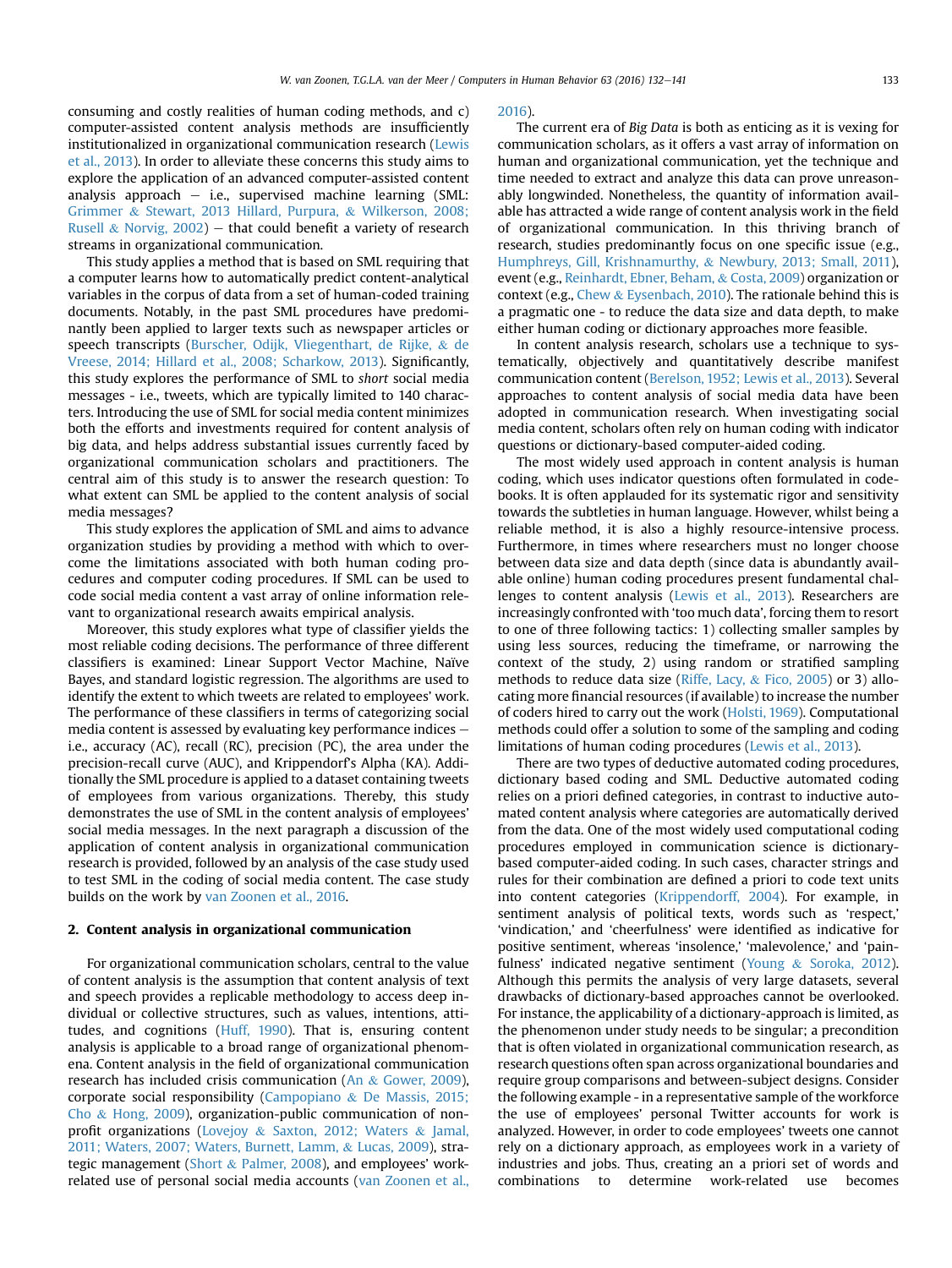unattainable, if sufficient sensitivity to contextual elements is to be maintained when employees' tweets span across industries, organizations, departments and jobs.

An additional factor to consider is the particular rigidity of dictionary-approaches, which sacrifices nuanced meanings in texts and speech, or as Simon puts it: 'The chief disadvantage is that the computer is simply unable to understand human language in all its richness, complexity, and subtlety as can a human coder' [\(2001,](#page-10-0) p. 87). To overcome these aforementioned limitations associated with both methods, researchers suggest a hybrid approach, such as SML, combining manual and computational approaches within a single analysis, each complimenting the other [\(Lewis et al., 2013; Sjovaag,](#page-10-0) [Moe,](#page-10-0) & [Stavelin, 2012](#page-10-0)).

#### 2.1. Supervised machine learning

SML is increasingly used to analyze (social) media content ([Hillard et al., 2008;](#page-9-0) [Burscher, Vliegenthart,](#page-9-0) & [de Vreese, 2015\)](#page-9-0). Essentially, in SML the computer attempts to replicate the coding decisions of human coders. In this way, the strengths of human coding are preserved  $-$  alongside its systematic rigor and contextual sensitivity towards latent meaning and the subtleties of human language - whilst the capacity and accuracy of computational methods is correspondingly maximized [\(Lewis et al., 2013](#page-10-0)). The goal is to automatically code large numbers of text documents (e.g., tweets) into previously defined content categories ([Durant](#page-9-0) & [Smith, 2007](#page-9-0)). Thus, a set of documents already pre-coded for the content categories is a key precondition of SML. This set is the input, or training set for the SML procedure. SML generally involves three steps. Initially, the text documents in the training set are converted to be made accessible for computational analysis. Each document is represented as a vector of quantifiable text elements (e.g., word counts), called 'features'. Secondly, feature vectors of all documents in the training set, together with the documents' content labels (e.g., presence of organization name), are used to train a classifier to automatically code the content categories. In doing so, a supervised machine-learning algorithm statistically analyses document features from each content category, and generates a predictive model to classify future documents according to the content categories. Finally, the classifier is used to code text documents outside the training set ([Burscher et al., 2014\)](#page-9-0). For a detailed introduction to SML see [Russell and Norvig \(2002\)](#page-10-0) or [Grimmer and Stewart \(2013\).](#page-9-0)

SML offers several advantages over manual coding procedures or dictionary-based approaches. Primarily, SML enables researchers to expand the scope of their analysis. Adopting SML to organizational communication research allows a more nuanced, conditional and comparative research, which is relevant as information becomes increasingly available online. Additionally, once the classifier is trained to code the content categories it can be applied to very large datasets. This is both efficient and effective as the rules used for automated coding are based on a statistical analysis of humancoded data. Moreover, since manually coded data is available, the accuracy of computer coding decisions can be assessed systematically. Thirdly, SML permits the analysis of entire populations of texts, thereby reducing the risks associated with sampling errors and problems related to statistical accuracy ([Burscher et al., 2014\)](#page-9-0).

#### 3. Case study: employees' work-related Twitter use

In order to examine the adequacy of SML it was applied to the context of organizational communication, specifically employees' use of social media for work. In particular, this context presents researchers with familiar challenges of both manual and computational methods. The quantity of employee tweets makes manually coding the corpus near to impossible, whilst, the varied work contexts of employees from different organizations and industries presents challenges that are hard to overcome in dictionary-based approaches. The context of the empirical example will briefly be outlined in the following, and the results of the SML method will subsequently be presented.

#### 3.1. Social media use in organizations

Social media impact the nature of the workplace and of work itself ([Bucher et al., 2013](#page-9-0)). As social media offer new ways of interacting with stakeholders and co-workers, its integration in the workplace is evolving at a rapid pace [\(Treem](#page-10-0) & [Leonardi, 2012](#page-10-0)). The immediate and dialogic nature of these media has proven pervasive in today's organizations, and because these media offer a welldocumented dialogue between organizations, employees and stakeholders, it presents new and exciting possibilities to answer a variety of empirical questions related to the field of organizational communication. Currently, research is directing a significant proportion of attention to employees' use of social media (e.g., [Leftheriotis](#page-9-0) & [Giannakos, 2014](#page-9-0); [van Zoonen et al., 2016](#page-10-0)).

Employees' social media use has been linked to increased performance and enhanced horizontal and vertical communication in organizations, yet has correspondingly also posed challenges in the form of difficult navigation between different life domains, and increased stress levels owing to social media use. Moreover, social media use during working hours is often regarded as a timewasting or even as risky behavior [\(Landers](#page-9-0) & [Callan, 2014\)](#page-9-0). Conversely, others suggest that employees can prove to be credible and authentic communicators of brand promises (e.g., [Dreher,](#page-9-0) [2014;](#page-9-0) [van Zoonen](#page-10-0) & [van der Meer, 2015\)](#page-10-0). However, crucially none of these studies include a content analysis of employees' social media content. In fact, most studies which focus employees use of social media are conceptual (e.g., [Dreher, 2014; Ollier-Malaterre](#page-9-0) [et al., 2013](#page-9-0)) or rely on self-report measures (e.g., [Leftheriotis](#page-9-0)  $\&$ [Giannakos, 2014; Marwick](#page-9-0) & [Boyd, 2010\)](#page-9-0) As a result, unsurprisingly several scholars have noted that there is a pronounced need for more quantitative research on the topics related to employees' social media use [\(El Ouirdi, El Ouirdi, Segers,](#page-9-0) & [Hendrickx, 2015\)](#page-9-0) and claim that social technology use in organizations is outpacing our empirical understanding on the subject matter ([Treem](#page-10-0)  $\&$ [Leonardi, 2012](#page-10-0)).

#### 3.2. Case study and sample

To explore the application of SML in organizational communication research, this study examines employees' work-related use of Twitter. Employees are increasingly using their personal social media accounts to discuss their work ([van Zoonen et al., 2016\)](#page-10-0). Based on van Zoonen and colleagues' manual content analysis of tweets, this study builds a classifier to detect whether additional tweets can be coded as work-related private. In their study the authors were able to acquire 578,803 tweets from 433 employees. van Zoonen and colleagues derived a stratified sample of 38,124 tweets because the manual analysis of the full sample would be too time consuming and costly. With the application of SML this case study demonstrates that researcher no longer need to choose between data size and data depth, as classifiers can be trained to code potentially limitless datasets. In this case study the results of the manual coding procedure are compared to the SML procedure.

The sample consists of 578,803 tweets all of which are in the Dutch language. These tweets were sent by 433 employees, who work an average of 39.62 ( $SD = 10.07$ ) hours per week in an organization with at least 30 employees. Of these employees, 64.3% are male and the average age of the employees is 42.05 years  $(SD = 11.33)$ . 28.1% of those sampled have an academic degree.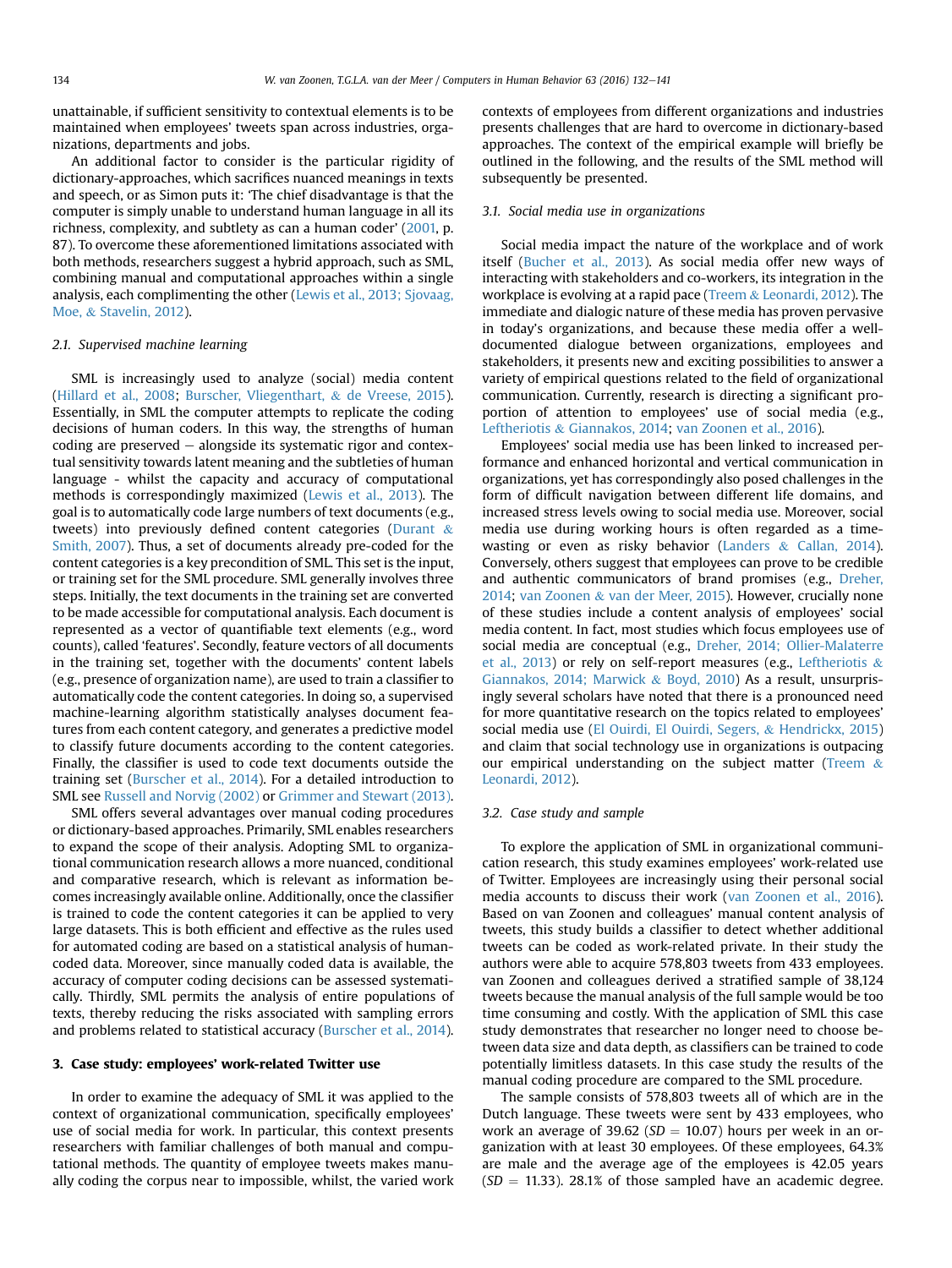Together these employees have 186,139 followers and follow 162,410 other Twitter users. Thus, on average they have 495.20  $(SD = 1225.32)$  followers, while they follow 426.23  $(SD = 771.65)$ other Twitter users, and have sent on average 4125.09 tweets  $(SD = 9807.68)$ .

The employees worked for different organizations in the following sectors: government/public administration (16.6%), education/science (12.1%), health care (11.7%), business services (11.2%), trade/commercial services (7.4%), industry (6.5%), and financial services (5.1%). In total, 34.6% hold a managerial position within their organization.

## 3.3. Analysis

In this case, SML is applied to code whether tweets are workrelated or personal. Hence, the analysis performed here is aimed at categorizing employees' tweets using SML classifiers. In doing so, the applicability of SML techniques in the context of social media and work-related communication is examined. If the SML classifiers are able to correctly predict the work-related tweets, large amounts of data (collected by other researchers) can be easily coded using the computer. Furthermore, this study aims to provide insights into how much manually coded training data is needed to build a well preforming classifier. The training data is a sub-sample of the full dataset. The training data was extracted from the full dataset based on a random sample and based on a stratified random sample. The performance of the SML classifier for both these sampling techniques was compared, thereby providing direction for the adoption of SML techniques in the analysis of social media content in organizational communication research. The performance of each classifier was assessed through examining the accuracy, precision, recall, under the precision-recall curve and Krippendorf's Alpha. Finally, the trained classifier with the highest scores on the performance indices is used to code the entire dataset and, additionally, it is tested if the results based on the stratified sample from the study by [van Zoonen et al. \(2016\)](#page-10-0) hold when all tweets are coded using SML.

Prior to conducting the automated analysis it is required that the texts are simplified and transformed into quantitative data: the pre-processing step is necessary to simplify the texts' vocabulary. Using stemming, the words are reduced to their base form in order to decrease the complexity of words that refer to the same concept. Moreover, punctuation and capitalization are removed. Second, several words are deleted from the analysis, including function words that do not convey meaning  $-$  these are removed using a stop words list. Additionally, words that appear in more than 90 percent or in less than 1 percent of the texts are removed in order to disregard very common and uncommon words. Thirdly, term frequency-inverse document frequency (TF-IDF) weighting is applied. In this instance, a word is assigned the number of times it occurs in the document (TF), weighted by its frequency of text in the dataset containing the word (IDF). The TF-IDF increases proportionally to the number of times a word occurs in the document, but is offset by the frequency of the word in the corpus, which helps to adjust for the fact that some words occur more frequently in general. Finally, the texts are transformed into a document-word matrix that serves as the input for the SML.

# 3.4. Classifiers

To test the SML approach, a classifier needs to be trained to predict the indicator questions that distinguish the work-related category. This classifier was trained on a subset of the entire data set. To test how well the trained classifier predicts the category, the learning algorithm trained on the held-in dataset was used to obtain predictions for the held-out dataset. A specific SML algorithm must be selected. Arguably, different classifiers perform better, depending on the category and data distribution. Hence, the performance of different classifiers was compared. This study used the Scikit-Learn machine learning toolkit (cf. [Pedregosa et al.,](#page-10-0)  $2011$ <sup>1</sup>. Scikit-Learn is a general-purpose machine-learning module for the Python programming language. This Python module integrates a wide range of state-of-the-art machine learning algorithms and provides a library of the Python programming language applied by users to tackle supervised and unsupervised problems. As Scikit-learn exposes a wide variety of machine learning algorithms, this enables easy comparison of methods for a given application. The algorithms, implemented in a high-level language, are used as building blocks for case specific approaches e.g., workrelated media use.

There are several different classifiers that can be applied in an SML approach. (1) Support Vectors Machines are universal learners based on the Structural Risk Minimization principle taken from computational learning theory ([Joachims, 1998](#page-9-0)). In their basic form, Support Vectors Machines learn linear threshold functions. Nevertheless, with the use of an appropriate kernel function, they can be used to learn polynomial classifiers, radial basic function networks, and three-layer sigmoid neural nets. (2) Naïve Bayes is based on applying Bayes' theorem with the assumption of independence between each pair of features [\(Zhang, 2004](#page-10-0)). Despite this simplified assumption, research and real-world situations have documented that this classifier works quite well. (3) Logistic regression is a linear model for classification, also known as logit regression, maximum-entropy classification, or the log-linear classifier. In logistic regression models, the probabilities describing the possible outcomes of a single trial are modeled using a logistic function [\(Yu, Huang,](#page-10-0)  $&$  [Lin, 2011\)](#page-10-0). (4) Kernel ridge regression combines Ridge Regression (linear least squares) with a kernel trick. It learns a linear function in the space induced by the respective kernel and the data [\(Murphy, 2012](#page-10-0)). (5) Stochastic Gradient Decent Classifier is a simple yet very efficient approach to discriminative learning of linear classifiers under convex loss functions. It is especially useful when dealing with a very large number of samples and features. The classifiers Linear Support Vector Machine, Naïve Bayes, and standard logistic regression are compared in this study, as these three approaches performed considerably better than other classifiers such as Kernel Ridge regression and Stochastic Gradient Decent Classifier [\(Pedregosa](#page-10-0) [et al., 2011](#page-10-0)).<sup>2</sup>

## 3.5. Evaluation performance

In order to evaluate the coding performance of the SML approach this study relies on several performance measures. The performance indices are obtained by comparing the coding decisions of the classifier to the coding decisions of the human coders. The accuracy (AC) refers to the percentage of agreement between the manual coding and the computer-based classifications. Furthermore, two measures that are based on the understanding and measure of relevance are used. Precision (PC) is reported, also known as positive predictive value, referring to the fraction of retrieved instances that are revealed. Recall (RC), also called sensitivity, is the fraction of relevant instances that are retrieved. The area under the precision-recall curve (AUC) is reported. AUC is a

<sup>&</sup>lt;sup>1</sup> See [Pedregoas et al., 2011](#page-10-0) and the open source website (<http://scikit-learn.org>) for more information on the use of the Scikit-Learn machine toolkit.

 $2$  The trained classifiers used in this study and the dataset are available from the first author upon request.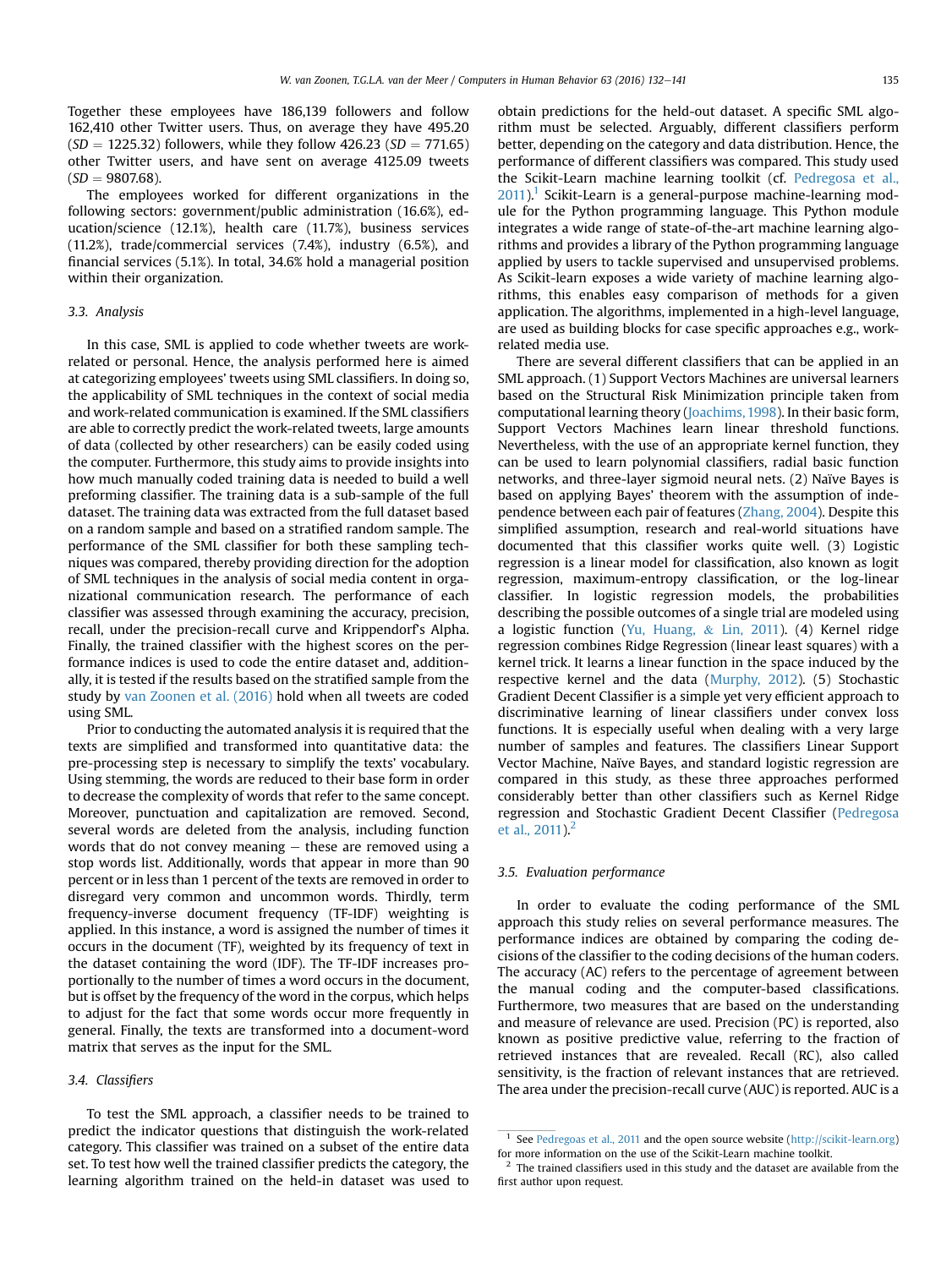commonly used performance measure for binary classification that takes into account that one already has a 50 percent chance to correctly predict the value ([Sokolava](#page-10-0) & [Laplame, 2009\)](#page-10-0). In general, AUC measures how well an SML approach discriminates between the presence and absence of the work-related category. The key advantage of this evaluation method is that it is less sensitive to unbalanced datasets. Finally, the commonly applied inter-coder agreement statistic Krippendorff's Alpha (KA) is reported.

As with most reliability statistics in content analysis [\(Lombard,](#page-10-0) [Snyder-Duch,](#page-10-0) & [Bracken, 2002](#page-10-0)) performance-measures with a score of 1.0 imply a perfect model. These principles also apply to SML, meaning that the performance of the classifiers used in this study is evaluated by their relative score on each of the indices presented above. The reliability of the coding procedure is higher when values on these indices approach 1.0.

## 4. Results

## 4.1. Classification of work-related tweets

In Table 1 presents the performance indices (AC, PC, RC, AUC, and KA) of the Linear Support Vector Machine, Naïve Bayes, and standard logistic regression classifiers for the work-related category. Half of the manual coded dataset was randomly selected as a training dataset and the other half as the test data. The results are compared to a random baseline model. In short, this random model predicts whether a tweet should be coded as work-related or otherwise, based on the prevalence of work-related tweets in the training set.

The performance results presented in Table 1 are promising. Linear Support Vector Machine, Naïve Bayes, and logistic regression classifier indicate high coding performance. Hence, the findings suggest SML is indeed a suitable approach for automatically coding tweets on whether they are work-related or personal. For the Linear Support Vector Machine, Naïve Bayes, and logistic regression all the performance measurements outperform the random baseline model. This finding indicates that the SML model improved the prediction of correct categorization as compared to random predication based on prevalence in the training set.

When comparing the classifiers it can be observed that Linear Support Vector Machine and Naïve Bayes approaches, which perform almost equally well, surpass the logistic regression on all performance measurements. The Linear Support Vector Machine and Naïve Bayes outperform the logistic regression in terms of classification accuracy (AC), precision (PC), recall (RC), area under the precision-recall curve (AUC), and Krippendorff's Alpha (KA). It can therefore be concluded that the Linear Support Vector Machine and Naïve Bayes are more effective SML approaches than the logistic regression model in predicting the work-related variable in tweets.

### 4.2. Testing the classifiers with random sampling

In the following paragraphs this study explores the amount of manually coded training data that is needed to build a well

Table 1

Classification performance of work-related categorization.

|                                          | AC   | PC.  | RC.  | AUC  | <b>KA</b> |
|------------------------------------------|------|------|------|------|-----------|
| Random baseline <sup>a</sup>             | 0.57 | በ 59 | 0.54 | 0.50 |           |
| Linear Support Vector Machine classifier | 0.81 | 0.84 | 0.71 | 0.73 | 0.65      |
| Naïve Bayes classifier                   | 0.82 | 0.85 | 0.67 | 0.73 | 0.60      |
| Logistic regression classifier           | 0.80 | 0.80 | 0.59 | 0.68 | 0.53      |

<sup>a</sup> As the random baseline model is based on chance KA is not calculated.

performing classifier. In order to assess the relationship between the number of training tweets and the performance of SML classification, the classifiers are repeatedly trained for categorizing the tweets on being work related or personal while gradually increasing the number of tweets in the training set. Thereby, this study examined whether the performance of the classifiers increased with higher numbers of tweets in the training set. Two approaches were tested: (1) Random sampling and (2) stratified random sampling.

For the random sampling approach, a random sample of  $N = 1000$  was used for all manual-coded tweets ( $N = 38,124$ ) that were held out as a fixed set for testing. The remaining tweets were used to draw several random samples of different sizes for the training sets. In total seven training sets were constructed with the following number of tweets: 100, 200, 500, 1000, 2000, 3000, and 4000 [\(Burscher et al., 2014\)](#page-9-0). For the Linear Support Vector Machine, Naïve Bayes, and logistic regression the measurement scores are shown in [Table 2](#page-6-0) and plotted in Fig.  $1a-c$ . The results show that the performance indices are closer to 1.0 when the number of training tweets is higher (see [Table 2](#page-6-0)). This means that larger samples of training data yield more reliable classification results as indicated by the performance indices, AC, PC, RC, AUC, and KA. When expanding the number of training tweets, the performance measurements increase more slowly for the logistic regression than for the Linear Support Vector Machine and Naïve Bayes when expanding the number training tweets. Especially from 200 to 500 one can observe a steep increase in performance. Furthermore, at 500 tweets the AUC value of 0.50 is passed indicating sufficient performance in comparison to a random baseline model.

### 4.3. Testing the classifiers with stratified sampling

The results of the random sampling procedure are now compared to the stratified random sampling procedure. For the stratified random sampling approach the Twitter account names were used as strata. This provided insights into whether selecting a fixed amount of tweets from each Twitter account improved prediction performance compared to drawing a random sample from the entire dataset of tweets. This is assumed since the context of work-related is not singular. As such the classifier has more specific information per user in the stratified random sampling technique. An equal percentage ratio of number of tweets for the training and the test datasets, as in the random sampling approach, was applied. Again, seven training sets were constructed with the following number of tweets per Twitter account: 1, 2, 5, 10, 20, 30, and 40. For the training dataset a stratified random sample of 10 tweets per account was held out. To make sure that the number of tweets evenly increased for every step when drawing a larger stratified sample, only the accounts with more than 40 coded tweets were selected for analysis. This selection criterion resulted in the selection of 374 Twitter accounts of the total number of 433. Hence, the training set consisted of 3740 tweets  $-$  i.e., ten tweets for each of the 374 accounts. For the Linear Support Vector Machine, Naïve Bayes, and logistic regression the measurement scores are shown in [Table 3](#page-7-0) and plotted in [Fig. 2](#page-7-0)a–c. Similar to the results of the random sampling approach, the findings show that the number of training tweets led to increased performance for all classifiers, where Linear Support Vector Machine and Naïve Bayes outperformed the logistic regression. Comparing the performance of the classifiers for the stratified and random sampling, it can be concluded that the stratified sampling is a more successful approach in smaller samples. Especially on the performance indices of RC, AUC, and KA, the stratified approach seems to show a more steep increase on the performance indices. Notably, at the highest level of training data random sampling seems to perform better than stratified random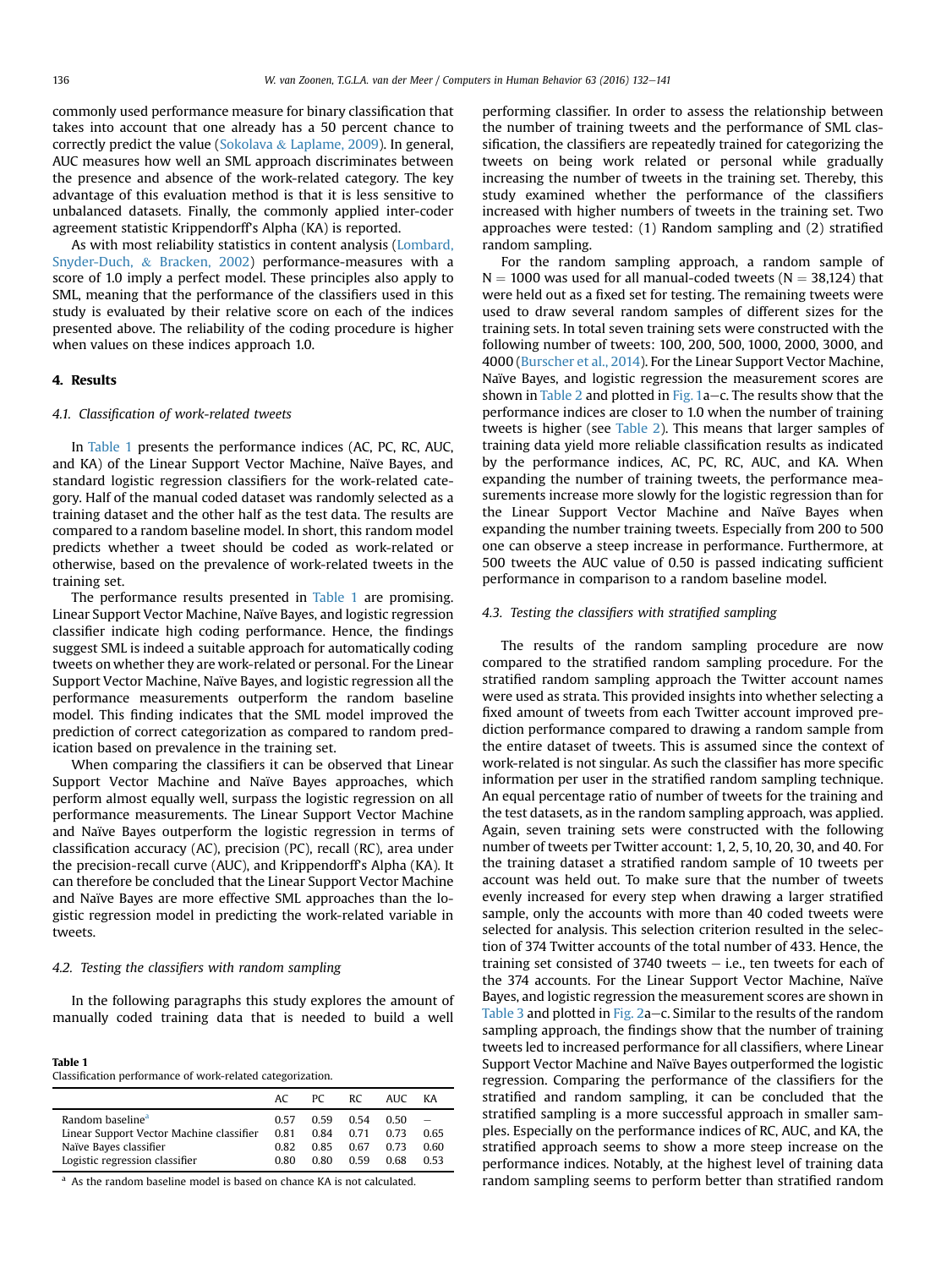<span id="page-6-0"></span>

| Table 2                                                                                          |
|--------------------------------------------------------------------------------------------------|
| Relationship classification performance and number of training tweets, random sampling approach. |

|                                          |            | 100  | 200  | 500  | 1000 | 2000 | 3000 | 4000 |
|------------------------------------------|------------|------|------|------|------|------|------|------|
| Linear support vector machine classifier | AC         | 0.63 | 0.65 | 0.70 | 0.73 | 0.80 | 0.84 | 0.91 |
|                                          | PC         | 0.45 | 0.48 | 0.59 | 0.62 | 0.76 | 0.80 | 0.90 |
|                                          | <b>RC</b>  | 0.38 | 0.43 | 0.51 | 0.59 | 0.71 | 0.79 | 0.86 |
|                                          | <b>AUC</b> | 0.41 | 0.45 | 0.59 | 0.61 | 0.69 | 0.76 | 0.85 |
|                                          | KA         | 0.09 | 0.10 | 0.39 | 0.41 | 0.54 | 0.65 | 0.79 |
| Naïve Bayes classifier                   | AC         | 0.63 | 0.65 | 0.71 | 0.75 | 0.82 | 0.86 | 0.91 |
|                                          | PC         | 0.42 | 0.46 | 0.62 | 0.68 | 0.81 | 0.86 | 0.92 |
|                                          | <b>RC</b>  | 0.27 | 0.33 | 0.47 | 0.49 | 0.61 | 0.69 | 0.79 |
|                                          | <b>AUC</b> | 0.33 | 0.38 | 0.60 | 0.62 | 0.69 | 0.77 | 0.84 |
|                                          | KA         | 0.08 | 0.13 | 0.39 | 0.40 | 0.56 | 0.67 | 0.78 |
| Logistic regression classifier           | AC         | 0.66 | 0.67 | 0.71 | 0.74 | 0.79 | 0.85 | 0.89 |
|                                          | PC         | 0.48 | 0.51 | 0.63 | 0.70 | 0.78 | 0.89 | 0.93 |
|                                          | <b>RC</b>  | 0.04 | 0.22 | 0.35 | 0.39 | 0.53 | 0.64 | 0.73 |
|                                          | <b>AUC</b> | 0.08 | 0.31 | 0.51 | 0.55 | 0.62 | 0.74 | 0.82 |
|                                          | KA         | 0.01 | 0.09 | 0.21 | 0.32 | 0.48 | 0.64 | 0.74 |



Fig. 1. a. Linear Support Vector Machine classifier, relationship classification performance and number of training tweets, random sampling approach. b. Naïve Bayes classifier, relationship classification performance and number of training tweets, random sampling approach. c. Logistic regression classifier, relationship classification performance and number of training tweets, random sampling approach.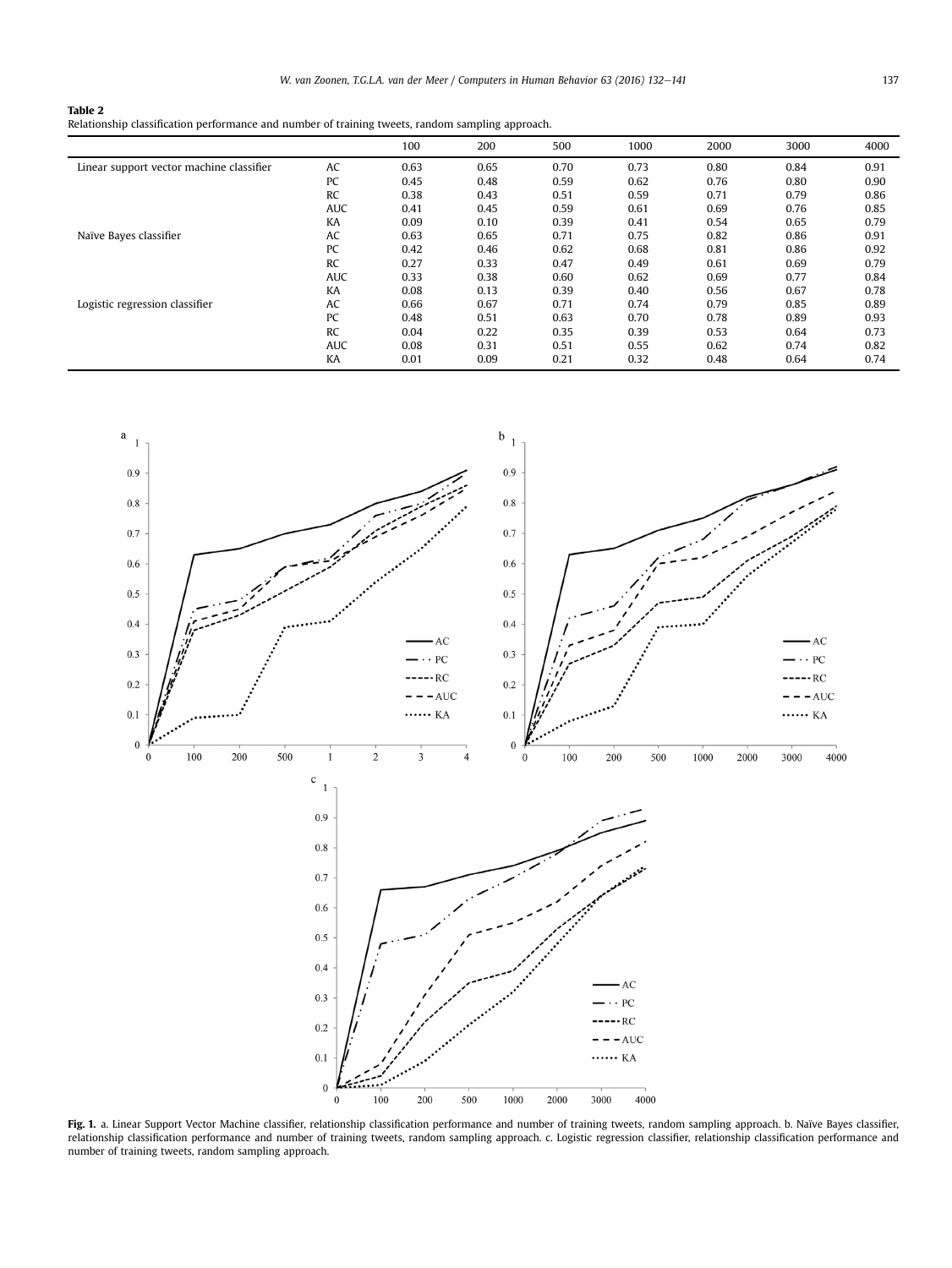### <span id="page-7-0"></span>Table 3

Relationship classification performance and number of training tweets, stratified random sampling approach.

|                                          |            |      | 2    | 5    | 10   | 20   | 30   | 40   |
|------------------------------------------|------------|------|------|------|------|------|------|------|
| Linear support vector machine classifier | AC         | 0.66 | 0.67 | 0.71 | 0.76 | 0.80 | 0.83 | 0.86 |
|                                          | PC         | 0.54 | 0.59 | 0.66 | 0.70 | 0.79 | 0.82 | 0.83 |
|                                          | <b>RC</b>  | 0.41 | 0.66 | 0.67 | 0.76 | 0.80 | 0.83 | 0.87 |
|                                          | <b>AUC</b> | 0.46 | 0.57 | 0.63 | 0.67 | 0.73 | 0.80 | 0.82 |
|                                          | KA         | 0.17 | 0.30 | 0.48 | 0.57 | 0.68 | 0.68 | 0.73 |
| Naïve Bayes classifier                   | AC         | 0.66 | 0.68 | 0.74 | 0.78 | 0.83 | 0.86 | 0.87 |
|                                          | PC         | 0.58 | 0.59 | 0.67 | 0.74 | 0.81 | 0.85 | 0.85 |
|                                          | <b>RC</b>  | 0.27 | 0.44 | 0.56 | 0.60 | 0.70 | 0.75 | 0.79 |
|                                          | <b>AUC</b> | 0.37 | 0.50 | 0.61 | 0.67 | 0.75 | 0.80 | 0.82 |
|                                          | KA         | 0.14 | 0.27 | 0.46 | 0.55 | 0.64 | 0.69 | 0.72 |
| Logistic regression classifier           | AC         | 0.65 | 0.67 | 0.72 | 0.76 | 0.81 | 0.85 | 0.88 |
|                                          | PC         | 0.60 | 0.61 | 0.67 | 0.75 | 0.81 | 0.86 | 0.89 |
|                                          | <b>RC</b>  | 0.15 | 0.32 | 0.45 | 0.51 | 0.61 | 0.69 | 0.76 |
|                                          | <b>AUC</b> | 0.24 | 0.42 | 0.54 | 0.60 | 0.70 | 0.77 | 0.82 |
|                                          | KA         | 0.01 | 0.19 | 0.38 | 0.47 | 0.58 | 0.65 | 0.72 |



Fig. 2. a. Linear Support Vector Machine classifier, relationship classification performance and number of training tweets, stratified random sampling approach. b. Naïve Bayes classifier, relationship classification performance and number of training tweets, stratified random sampling approach. c. Logistic regression classifier, relationship classification performance and number of training tweets, stratified random sampling approach.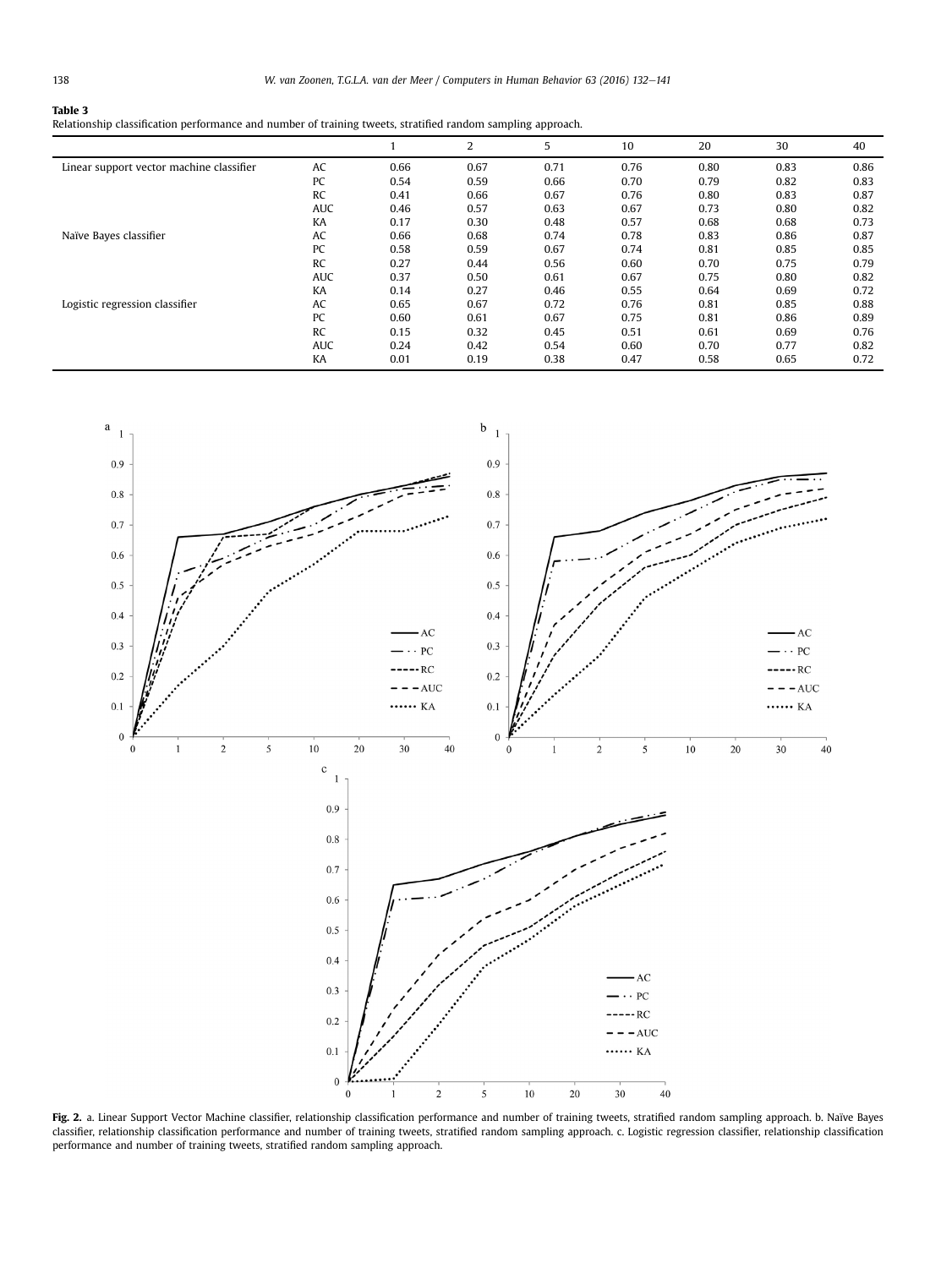sampling. This can be concluded based on higher values of the AC, PC, AUC, and KA.

# 4.4. Application of SML

The trained with the best overall performance is now applied to the entire dataset containing 578,803 tweets. The results are compared to the findings reported by [van Zoonen and colleagues](#page-10-0) [\(2016\)](#page-10-0) based on their manual analysis of a sub-sample of 38,124 tweets. As demonstrated in [Table 2](#page-6-0) the Linear Support Vector Machine shows the best overall performance on a training-set of 4000 tweets. In effect, this means that around 4000 tweets need to be manually coded to train a well-performing classifier.

The Linear Support Vector Machine classifier was used to code 578,803 tweets. Based on this machine learning procedure, a total of 31.8% ( $N = 184,060$ ) of the tweets was categorized as workrelated ( $M = 0.318$  S. D.  $= 0.464$ ). Notably, [van Zoonen and](#page-10-0) [colleagues \(2016\)](#page-10-0) found that the prevalence of work-related tweets was 36.15% ( $N = 13.783$ ) the analyzed dataset. The accuracy, which is the percent agreement between the human coding and the computer coding is 0.91, in turn the Krippendorf's Alpha is 0.79 (see [Table 2\)](#page-6-0), which both indicate satisfactory coder reliability ([Lombard et al., 2002](#page-10-0)).

Furthermore, [van Zoonen et al. \(2016\)](#page-10-0) identified the interactive features of the tweets and compared whether these features were represented differently in work-related tweets compared to personal tweets. In their sample 69.9% of the tweets included @-mentions, 35.5% hashtags, 33.0% were retweets and 48.5% of the tweets included hyperlinks. The findings of the total sample  $(N = 578,803)$  mimic these results as 67.6% of the tweets included @-mentions, 24.2% included hashtags, 24.5% were retweets and 39.7% were tweets that included hyperlinks. Similar to the study by [van Zoonen et al. \(2016\)](#page-10-0) these features were identified using regular expression, hence there is no measurement error.

Finally, the MANOVA analysis was replicated with interactive features as dependent variables and the work-related content category as independent variable. The findings substantiate the findings by [van Zoonen et al. \(2016\)](#page-10-0). All variables were binary in which 0 means absent and 1 present. Retweets were more profound in work-related tweets ( $M = 0.392$ , S.D.  $= 0.488$ ) than in nonwork related tweets ( $M = 0.179$ , S. D. = 0.038; F (1, 578,803) = 292, 34;  $p < 0.001$ ). Similarly, hashtags were more often used is workrelated tweets ( $M = 0.415$ , S.D. = 0.493) than in non-work related tweets ( $M = 0.311$ , S. D. = 0.462; F (1, 578,803) = 292, 34; p < 0.001). The same pattern arises when examining the use of hyperlinks  $(M = 0.617, S.D. = 0.486)$ , which is higher than in non-work related tweets ( $M = 0.299$ , S. D. = 0.458; F (1, 578,803) = 292, 34;  $p < 0.001$ ). Finally, with respect to @mention the results show that these are less profound in work related tweets ( $M = 0.667$ , S.D.  $= 0.471$ ) than in non-work related tweets ( $M = 0.686$ , S. D. = 0.464; F (1, 578,803) = 292, 34;  $p < 0.001$ ). These findings are similar to the findings presented by van Zoonen et al. (see Table 4), demonstrating the value of using SML procedures in analyzing social media content.

#### 5. Discussion

The use of automated content analysis, specifically SML, is insufficiently institutionalized in organizational communication research. This study explored the application of SML to the coding of social media content, specifically tweets. Social media utterances are part and parcel to organizational communication, and SML can advance future research by enabling large-scale content analyses. The findings of SML classifiers in coding social media content are promising. At this point the findings suggest SML can be applied to code social media content in diverse contexts e.g., across a variety jobs and organizations. The findings suggest that SML can overcome specific difficulties associated with dictionary-based coding and manual coding. The application demonstrates that SML coding procedures can be used to code extensive datasets based on a relatively small manually coded training set. This case study shows that 4000 manually coded tweets are sufficient to code as much as 578,803 tweets with satisfactory reliability.

Several findings should be highlighted here. First, the results show that an SML classifier can be trained to automatically code social media content. Three different classifiers Linear Support Vector Machine, Naïve Bayes, and standard logistic regression were compared. The results show that the Linear Support Vector Machine and Naïve Bayes classifier outperform the logistic regression classifier as these yield higher levels of accuracy, precision, recall, precision-recall curve and krippendorff's Alpha overall.

Second, this study shows that the performance of the classifier gradually increases when the training set becomes larger. An important factor in the performance of SML is the overall presence of a category [\(Burscher et al., 2014\)](#page-9-0). When studying a category that regularly occurs within the data, a smaller training set might be sufficient to build the classifier. When studying an uncommon category, active sampling of positive examples might help to keep manual coding efforts manageable [\(Burscher et al., 2014; Tong](#page-9-0) & [Koller, 2000](#page-9-0)).

Third, the results indicate that the Linear Support Vector Machine and Naïve Bayes classifiers perform better based on a stratified random sample of training data. However, as the size of the training samples increase the advantage of stratified sampling over random sampling disappears. In fact, with a training dataset of 4000 tweets the classifiers trained with the random sampling procedure outperforms the classifiers trained with stratified sampling.

Finally, our findings show that the Linear Support Vector Machine reaches satisfactory performance levels when the randomly selected training set contains at least 4000 tweets. For the stratified random sample 20 tweets per user are needed to reach a satisfactory Krippendorf's Alpha ([Lombard et al., 2002\)](#page-10-0). The Linear Support Vector Machine appears to yield the highest reliability statistics. This means that the Linear Support Vector Machine can be used to code a potentially limitless dataset of tweets based on a training set of 4000 manually coded tweets. These findings aid the large-scale automated content analysis of social media content in a variety of contexts. Notably, SML adequately replicates the coding decisions

#### Table 4

Comparison of methods based on MANOVA results.

| Interactive features | Original data $N = 38,124$ |                                            |          | Full data $N = 578.803$                     |  |  |
|----------------------|----------------------------|--------------------------------------------|----------|---------------------------------------------|--|--|
|                      | $\Delta$ Mean              | Between sub eff.                           | ∆Mean    | Between sub eff.                            |  |  |
| Retweets             | 0.140                      | $F(1, 38, 124) = 292.34 \text{ p} < 0.000$ | 0.213    | $F(1, 578, 803) = 31.97 \text{ p} < 0.000$  |  |  |
| @-mentions           | $-0.021$                   | $F(1, 38, 124) = 7.12 \text{ p} = 0.008$   | $-0.019$ | $F(1, 578, 803) = 33.63 \text{ p} < 0.000$  |  |  |
| Hashtags             | 0.079                      | $F(1, 38, 124) = 85.05 \text{ p} < 0.000$  | 0.104    | $F(1, 578, 803) = 42.31 \text{ p} < 0.000$  |  |  |
| Hyperlinks           | 0.102                      | $F(1, 38, 124) = 134.87 \text{ p} < 0.000$ | 0.317    | $F(1, 578, 803) = 160.85 \text{ p} < 0.000$ |  |  |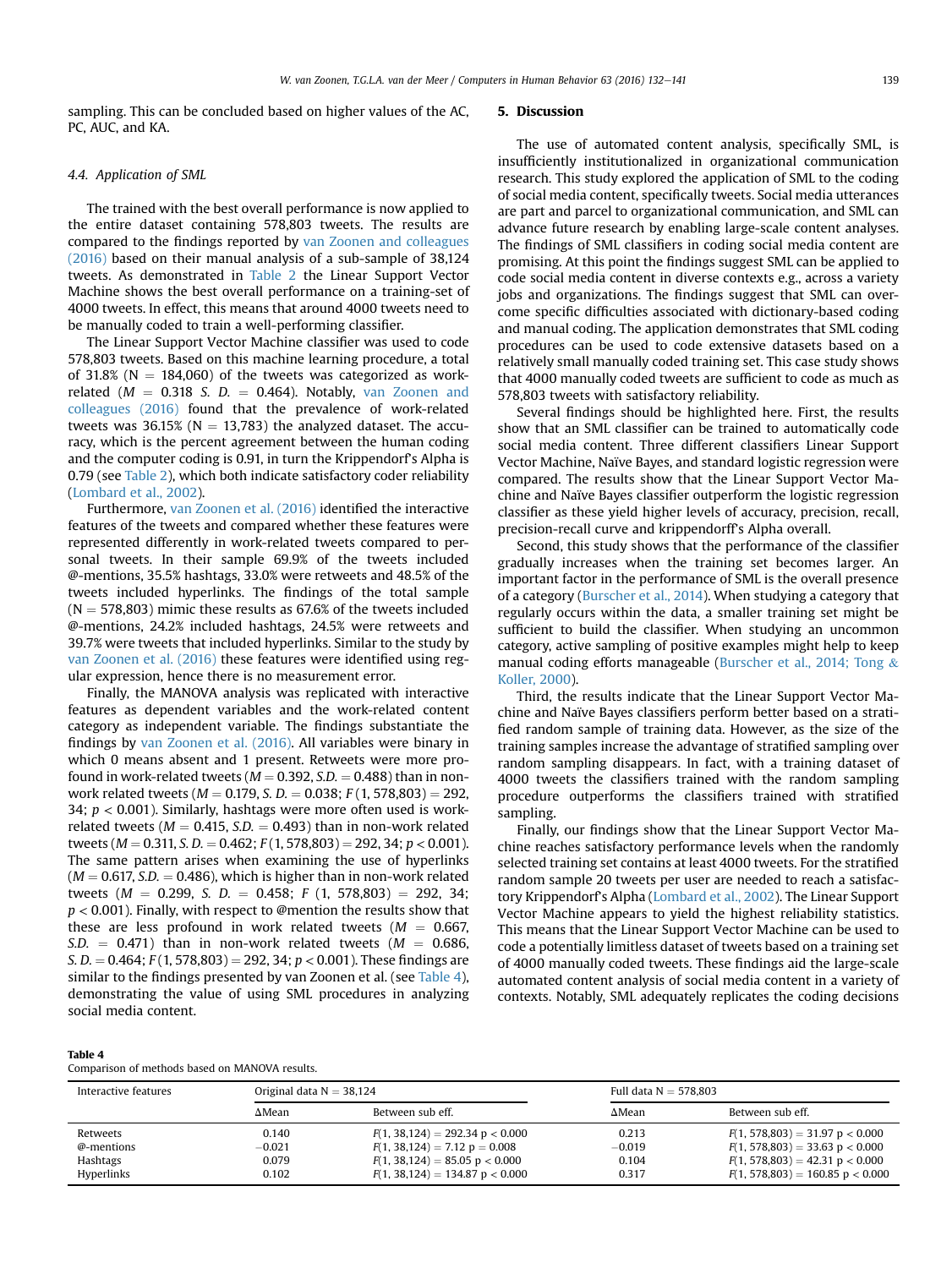<span id="page-9-0"></span>of human coders and thereby advances computer assisted coding procedures while reducing the human coder investment. These types of big data methodologies do not represent a panacea or a substitute for carefully designed surveys, experiments, and content analyses based on sampling. Instead they represent a complement, an additional resource for better and complete understanding a fast-changing electronic public sphere [\(Neumann, Guggenheim,](#page-10-0) [Mo Jang,](#page-10-0) & [Young Bae, 2014](#page-10-0), p. 210). The SML procedure outlined in this paper permits the analysis of big data in the context social media and organizational communication research.

However, as SML, just like most automated content analysis, also relies on the bag of words approach there is room for improvement. The bag of words approach uses word frequencies as features of text to inform the analysis and disregard word order (e.g., Hellsten, Dawson, & Leydesdorff, 2010; Miller, 1997). Despite the fact that this approach is widely applied and commonly found to infer substantively interesting features of text (Hopkins & King, 2010), one could critically argue that it fails to provide an accurate account to actually process texts because simply looking at word (co)occurrences considerably reduces the amount of information. Hence, researchers, predominantly in the field of computer linguistics, consistently look for new ways to improve automated tools to content analyze text. Certain other upcoming approaches that are capable of taking more elements of language into account might help to improve SML. Techniques such as part of speech tagging and named entity recognition are examples of tools to move beyond the bag of word approach. These techniques take the syntactic structure of sentences into account. For example, [Van Atteveldt,](#page-10-0) [Kleinnijenhuis, and Ruigrok \(2008\)](#page-10-0) conducted a model to automatically disentangle the syntactical function of the elements of a sentence as well as code semantic relationships. Whilst there will always be room to improve automated analysis in terms of using algorithms in order to understand texts, the SML approach as addressed and applied in this exploratory paper seems to serve its purpose at this point.

SML advances research in the field of organizational communication in today's socially mediated society, as it opens up new possibilities for answering pressing empirical questions in the field of organizational communication. Several scholars suggested that current social media practices in organizations are currently outpacing our empirical understanding [\(Treem](#page-10-0) & [Leonardi, 2012\)](#page-10-0). Whereas others note that there is an imminent need for more quantitative content analytical research on social media use in the workplace (El Ouirdi et al., 2015). This study contributes to methodological knowledge that aids research on a variety of empirical questions. Social media utterances are part and parcel to organizational communication and SML can advance future research by enabling large-scale content analyses.

## 5.1. Limitation and future research directions

An important limitation that needs to be acknowledged is that the quality of training data is always subject to the quality of the human coding procedure. If tweets with similar features have different labels, it becomes more difficult for the SML algorithm to estimate a model that can differentiate between the classes.

This study explored the applicability of SML in organizational communication, based on a case study of employees' work related Twitter. Future studies might examine the performance of SML in coding different types of social media content in a variety of topics. For instance, SML can be applied in identifying stakeholders' tone of voice in respect to organizational issues.

This study shows that a trained classifier can be applied to the automatic coding of tweets. It can be anticipated that such an approach is also applicable to other social media content (e.g., Facebook posts) and topics (e.g., sentiment or emotions) as there are many conceptual similarities with the coding of work-related tweets. Future research could build on the SML procedure described in this study as it opens up possibilities for large-scale content analysis. Similarly, the procedure eases the ability to content analyze social media messages allowing researcher to adopt multi-method approaches in their research  $-$  for instance by linking survey data and social media content of the same respondents.

#### References

- [An, S. K., & Gower, K. K. \(2009\). How do the news media frame crises? A content](http://refhub.elsevier.com/S0747-5632(16)30355-7/sref1) [analysis of crisis news coverage.](http://refhub.elsevier.com/S0747-5632(16)30355-7/sref1) Public Relations Review,  $35(2)$ ,  $107-112$  $107-112$ .
- Berelson, B. (1952). [Content analysis in communication research](http://refhub.elsevier.com/S0747-5632(16)30355-7/sref2). New York, NY: APA [PsycNET.](http://refhub.elsevier.com/S0747-5632(16)30355-7/sref2)
- [Bucher, E., Fieseler, C., & Suphan, A. \(2013\). The stress potential of social media in](http://refhub.elsevier.com/S0747-5632(16)30355-7/sref3) the workplace. [Information, Communication](http://refhub.elsevier.com/S0747-5632(16)30355-7/sref3) & [Society, 16](http://refhub.elsevier.com/S0747-5632(16)30355-7/sref3)(10), 1639-[1667.](http://refhub.elsevier.com/S0747-5632(16)30355-7/sref3)
- [Burscher, B., Odijk, D., Vliegenthart, R., de Rijke, M., & de Vreese, C. H. \(2014\).](http://refhub.elsevier.com/S0747-5632(16)30355-7/sref4) [Teaching the computer to code frames in news: comparing two supervised](http://refhub.elsevier.com/S0747-5632(16)30355-7/sref4) [machine learning approaches to frame analysis.](http://refhub.elsevier.com/S0747-5632(16)30355-7/sref4) Communication Methods and Measures,  $8(3)$ ,  $190-206$ .
- [Burscher, B., Vliegenthart, R., & De Vreese, C. H. \(2015\). Using Supervised Machine](http://refhub.elsevier.com/S0747-5632(16)30355-7/sref67) [Learning to Code Policy Issues Can Classi](http://refhub.elsevier.com/S0747-5632(16)30355-7/sref67)fiers Generalize across Contexts? The [ANNALS of the American Academy of Political and Social Science, 659](http://refhub.elsevier.com/S0747-5632(16)30355-7/sref67)(1), 122-[131.](http://refhub.elsevier.com/S0747-5632(16)30355-7/sref67)
- [Campopiano, G., & De Massis, A. \(2015\). Corporate social responsibility reporting: a](http://refhub.elsevier.com/S0747-5632(16)30355-7/sref5) [content analysis in family and non-family](http://refhub.elsevier.com/S0747-5632(16)30355-7/sref5) firms. Journal of Business Ethics,  $129(3)$ ,  $511 - 534$  $511 - 534$ .
- Chew, C., & Eysenbach, G. (2010). Pandemics in the age of Twitter: content analysis of Tweets during the 2009 H1N1 outbreak. PloS One, 5(11), e14118. [http://](http://dx.doi.org/10.1371/journal.pone.0014118) [dx.doi.org/10.1371/journal.pone.0014118.](http://dx.doi.org/10.1371/journal.pone.0014118)
- Cho, S., & Hong, Y. (2009). Netizens' [evaluations of corporate social responsibility:](http://refhub.elsevier.com/S0747-5632(16)30355-7/sref7) [content analysis of CSR news stories and online readers](http://refhub.elsevier.com/S0747-5632(16)30355-7/sref7)' comments. Public relations review,  $35(2)$ ,  $147-149$  $147-149$ .
- Dreher, S. (2014). Social media and the world of work. Corporate Communications: An International Journal, 19(4), 344-356. [http://dx.doi.org/10.1108/CCIJ-10-](http://dx.doi.org/10.1108/CCIJ-10-2013-0087) [2013-0087.](http://dx.doi.org/10.1108/CCIJ-10-2013-0087)
- [Durant, K. T., & Smith, M. D. \(2007\). Predicting the political sentiment of web log](http://refhub.elsevier.com/S0747-5632(16)30355-7/sref9) [posts using supervised machine learning techniques coupled with feature se-](http://refhub.elsevier.com/S0747-5632(16)30355-7/sref9)lection. In [Advances in web mining and web usage analysis](http://refhub.elsevier.com/S0747-5632(16)30355-7/sref9) (pp. 187–[206\). Berlin](http://refhub.elsevier.com/S0747-5632(16)30355-7/sref9) [Heidelberg: Springer.](http://refhub.elsevier.com/S0747-5632(16)30355-7/sref9)
- [Duriau, V. J., Reger, R. K., & Pfarrer, M. D. \(2007\). A content analysis of the content](http://refhub.elsevier.com/S0747-5632(16)30355-7/sref10) [analysis literature in organization studies: research themes, data sources, and](http://refhub.elsevier.com/S0747-5632(16)30355-7/sref10) methodological refinements. [Organizational Research Methods, 10](http://refhub.elsevier.com/S0747-5632(16)30355-7/sref10)(1), 5-[34.](http://refhub.elsevier.com/S0747-5632(16)30355-7/sref10)
- [El Ouirdi, A., El Ouirdi, M., Segers, J., & Hendrickx, E. \(2015\). Employees](http://refhub.elsevier.com/S0747-5632(16)30355-7/sref11)' use of social [media technologies: a methodological and thematic review.](http://refhub.elsevier.com/S0747-5632(16)30355-7/sref11) Behaviour and Information Technology,  $34(5)$ ,  $454-464$ .
- [Gallaugher, J., & Ransbotham, S. \(2010\). Social media and customer dialog man-](http://refhub.elsevier.com/S0747-5632(16)30355-7/sref12)agement at Starbucks. [MIS Quarterly Executive, 9](http://refhub.elsevier.com/S0747-5632(16)30355-7/sref12)(4), 197-[212](http://refhub.elsevier.com/S0747-5632(16)30355-7/sref12).
- [Grimmer, J., & Stewart, B. M. \(2013\). Text as data: the promise and pitfalls of](http://refhub.elsevier.com/S0747-5632(16)30355-7/sref13) [automatic content analysis methods for political texts.](http://refhub.elsevier.com/S0747-5632(16)30355-7/sref13) Political Analysis, 21(3), [267](http://refhub.elsevier.com/S0747-5632(16)30355-7/sref13)-297
- [Hellsten, I., Dawson, J., & Leydesdorff, L. \(2010\). Implicit media frames: automated](http://refhub.elsevier.com/S0747-5632(16)30355-7/sref15) [analysis of public debate on arti](http://refhub.elsevier.com/S0747-5632(16)30355-7/sref15)ficial sweeteners. Public Understanding of Sci[ence, 19](http://refhub.elsevier.com/S0747-5632(16)30355-7/sref15), 590-[608.](http://refhub.elsevier.com/S0747-5632(16)30355-7/sref15)
- [Helm, S. \(2011\). Employees' awareness of their impact on corporate reputation.](http://refhub.elsevier.com/S0747-5632(16)30355-7/sref64) [Journal of Business Research, 64](http://refhub.elsevier.com/S0747-5632(16)30355-7/sref64)(7), 657-[663.](http://refhub.elsevier.com/S0747-5632(16)30355-7/sref64)
- [Hillard, D., Purpura, S., & Wilkerson, J. \(2008\). Computer-assisted topic classi](http://refhub.elsevier.com/S0747-5632(16)30355-7/sref16)fication [for mixed-methods social science research.](http://refhub.elsevier.com/S0747-5632(16)30355-7/sref16) Journal of Information Technology & Politics,  $4(4)$ ,  $31-46$  $31-46$ .
- Holsti, O. R. (1969). [Content analysis for the social sciences and humanities](http://refhub.elsevier.com/S0747-5632(16)30355-7/sref17). Addison-**[Wesley.](http://refhub.elsevier.com/S0747-5632(16)30355-7/sref17)**
- [Hopkins, D., & King, G. \(2010\). Extracting systematic social science meaning from](http://refhub.elsevier.com/S0747-5632(16)30355-7/sref18) text. [American Journal of Political Science, 54](http://refhub.elsevier.com/S0747-5632(16)30355-7/sref18)(1), 229-[247.](http://refhub.elsevier.com/S0747-5632(16)30355-7/sref18)
- Huff, A. S. (1990). [Mapping strategic thought](http://refhub.elsevier.com/S0747-5632(16)30355-7/sref19). John Wiley & [Sons.](http://refhub.elsevier.com/S0747-5632(16)30355-7/sref19)
- [Humphreys, L., Gill, P., Krishnamurthy, B., & Newbury, E. \(2013\). Historicizing new](http://refhub.elsevier.com/S0747-5632(16)30355-7/sref20) [media: a content analysis of Twitter.](http://refhub.elsevier.com/S0747-5632(16)30355-7/sref20) Journal of Communication, 63, 413-[431.](http://refhub.elsevier.com/S0747-5632(16)30355-7/sref20)
- Joachims, T. (1998). [Text categorization with support vector machines: Learning with](http://refhub.elsevier.com/S0747-5632(16)30355-7/sref21) [many relevant features](http://refhub.elsevier.com/S0747-5632(16)30355-7/sref21) (pp. 137-[142\). Berlin Heidelberg: Springer.](http://refhub.elsevier.com/S0747-5632(16)30355-7/sref21)
- [Kaplan, A. M., & Haenlein, M. \(2010\). Users of the world, unite! the challenges and](http://refhub.elsevier.com/S0747-5632(16)30355-7/sref22) [opportunities of Social Media.](http://refhub.elsevier.com/S0747-5632(16)30355-7/sref22) Business horizons, 53(1), 59-[68.](http://refhub.elsevier.com/S0747-5632(16)30355-7/sref22)
- [Ki, E. J., & Nekmat, E. \(2014\). Situational crisis communication and interactivity:](http://refhub.elsevier.com/S0747-5632(16)30355-7/sref23) [usage and effectiveness of Facebook for crisis management by Fortune 500](http://refhub.elsevier.com/S0747-5632(16)30355-7/sref23) companies. [Computers in Human Behavior, 35](http://refhub.elsevier.com/S0747-5632(16)30355-7/sref23), 140-[147.](http://refhub.elsevier.com/S0747-5632(16)30355-7/sref23)
- [Krippendorff, K. \(2004\). Reliability in content analysis.](http://refhub.elsevier.com/S0747-5632(16)30355-7/sref25) Human Communication  $Research, 30(3), 411-433.$  $Research, 30(3), 411-433.$  $Research, 30(3), 411-433.$
- [Landers, R. N., & Callan, R. C. \(2014\). Validation of the bene](http://refhub.elsevier.com/S0747-5632(16)30355-7/sref28)ficial and harmful work[related social media behavioral taxonomies: development of the work-related](http://refhub.elsevier.com/S0747-5632(16)30355-7/sref28) social media questionnaire. [Social Science Computer Review, 32](http://refhub.elsevier.com/S0747-5632(16)30355-7/sref28)(5), 628-[646.](http://refhub.elsevier.com/S0747-5632(16)30355-7/sref28)
- Leftheriotis, I., & Giannakos, M. N. (2014). Using social media for work: losing your time or improving your work? Computers in Human Behavior, 31, 134-142. [http://dx.doi.org/10.1016/j.chb.2013.10.016.](http://dx.doi.org/10.1016/j.chb.2013.10.016)